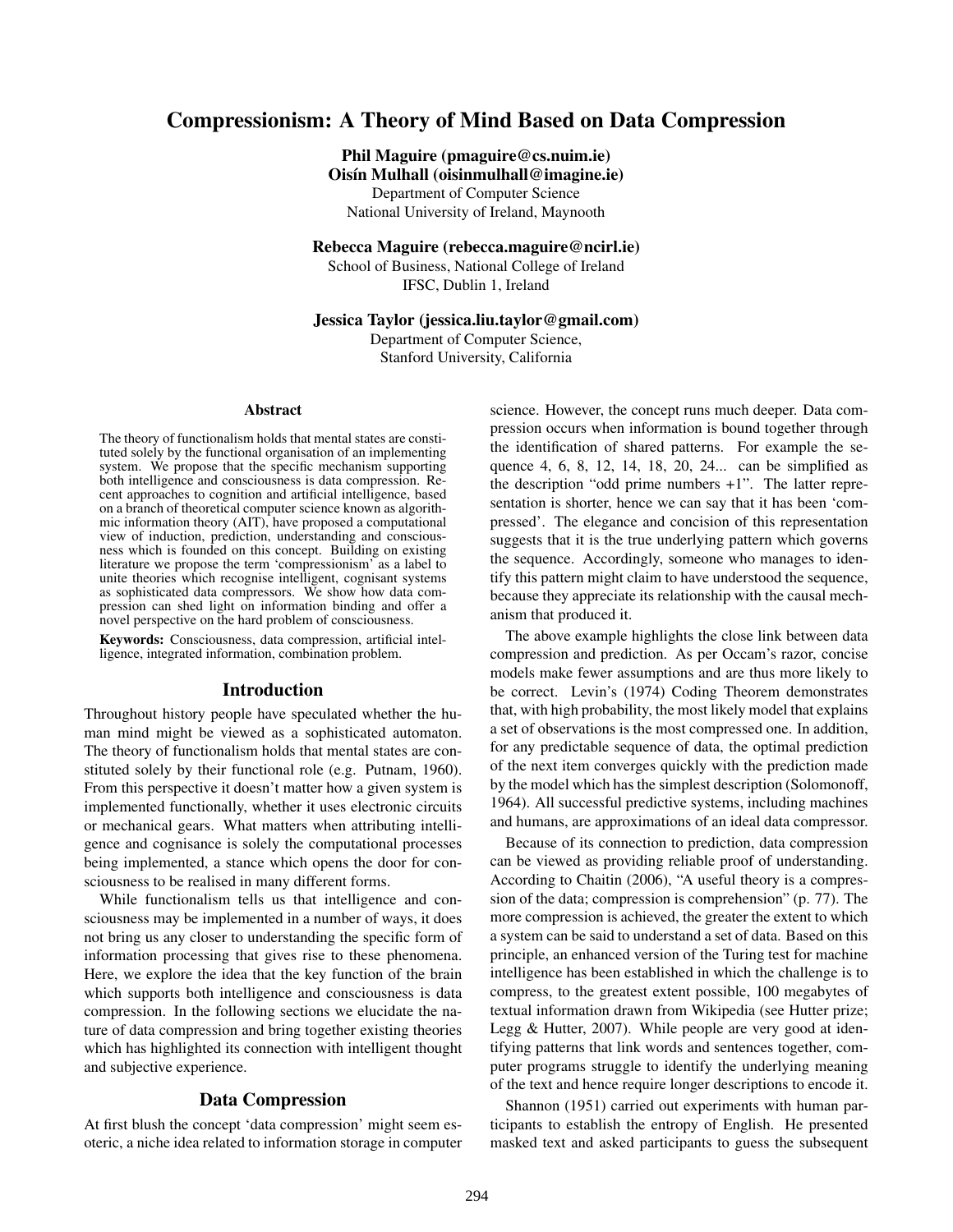character, finding that, on average, each one required roughly two guesses (an entropy of 1 bit per character). For a computer program to match this rate of compression it would have to make predictions as accurately as humans, meaning it would need to identify the same deep patterns embedded in the text, which relate to real world structures and concepts. This form of deep understanding is what we refer to as appreciating the 'meaning' of the text.

Take a simple drawing as another example. Without background knowledge and prior embodied experience, a computer program cannot associate the drawing with previously experienced objects. To encode the image it must individually register every pixel on the screen, resulting in a large data file, even when compression algorithms are applied. However, a human can recognise an even more complex pattern: for example, a drawing of a house. The pixels are not coloured randomly. Instead there is a clear pattern that explains their ordering and relations, e.g. the presence of a roof, windows and a door. These regularities can be summarised concisely without having to spell them out pixel by pixel.

The greater the extent of the identified patterns, the shorter the resulting representation and the better predictions it supports. Imagine that pixel (254, 56) is corrupted by noise. The uncompressed representation that stores each pixel individually cannot correct this error. However, if we can identify patterns in the data, we understand how it is connected. By appreciating this redundancy we can repair and filter errors. For instance, we realise that pixel (254, 56) is part of the roof of the house and thus should be coloured in the same way.

A weakness of the Turing test (Turing, 1950) is that a program might pass the test simply by exploiting weaknesses in human psychology. If a given system passes the test we cannot be sure if it was because of the quality of the responses or the gullibility of the judge. In contrast, Hutter's compression test is more reliable. The more that data is compressed, the harder it becomes to compress it further (Chaitin, 2006). Because there is no way to cheat by using a simple heuristic, data compression presents a reliably hard standard. We argue that this process of identifying deep patterns through compression is what people mean when they attribute both 'intelligence' and 'consciousness'.

### Compression and Intelligence

Research in the area of artificial intelligence and cognitive science is increasingly identifying data compression as a key organisational principle. Wolff (1993) originally identified a link between computing, cognition and information compression. He developed the idea that the storage and processing of information in computers and brains, from the recognition of objects to the use of natural language, can be understood in terms of information compression. Chater and Vityányi (2003) have proposed data compression as a unifying principle in cognitive science. They point out that much of perception, learning and high-level cognition involves finding 'sensible' patterns in data. It is the simplicity, or concision, of these patterns which supports their predictive power.

Schmidhuber (2009) proposes data compression as the simple principle which explains essential aspects of subjective beauty, novelty, surprise, interestingness, attention, curiosity, creativity, art, science, music and jokes. He argues that data becomes temporarily interesting once an observer learns to predict (i.e. compress) it in a better way, making it subjectively simpler and more 'beautiful'. From this perspective, curiosity can be viewed as the desire to create and discover patterns that allow for compression progress, with the level of interestingness being related to the effort required. According to Schmidhuber, this drive for compression motivates exploring infants, mathematicians, composers, artists, dancers and comedians, as well as artificial systems.

In a similar vein, both Maguire et al.'s (2013) theory of subjective information and Dessalles' (2011) simplicity theory view data compression as a key explanative construct in the phenomenon of surprise. When people experience a stimulus which is expected to be random, yet is found to be compressible, it triggers a surprise response. Observations of this form suggest the existence of an underlying pattern where none was anticipated, resulting in an urgent representational updating process. Accordingly, Maguire et al. (2013) suggest that people often rely on data compression rather than probability theory to judge likelihood and make decisions in many real world scenarios.

Adopting the perspective of the mind as a compressor, Gauvrit, Zenil and Tegnér (2015) connect AIT to experimental observations in the areas of working memory, probabilistic reasoning and linguistic structures. They argue that the concepts of data compression and algorithmic complexity provide an important normative tool which can shed light on a broad range of cognitive processes, from language use to the interpretation of EEG and fMRI data (e.g. Wang et al., 2014).

In the field of AI, Hutter (2005) views data compression as the key to an ideal mathematical definition of intelligence. He defines intelligence in terms of an agent's ability to achieve goals and succeed in a wide range of environments, a capacity which depends on being able to identify the simplest model which explains a set of data. Hutter's parameterless theory of universal artificial intelligence, known as AIXI, relies on the most compressed model to predict the future and guide its decisions.

The connection between compression and prediction can provide an elegant explanation for why the brain has evolved to carry out compression so effectively. In order to thrive in an uncertain environment, organisms must be able to anticipate future events. The more efficiently they can compress their experiences, the more accurate their predictions will be. As a result, organisms have evolved brains which are prodigious compressors of information: compressing sensory information provides them with an understanding of their environment. We propose the term 'compressionism' to group together those theories which view data compression as the key organisational principle underlying the structure of intelligent thought. In the following sections we make the case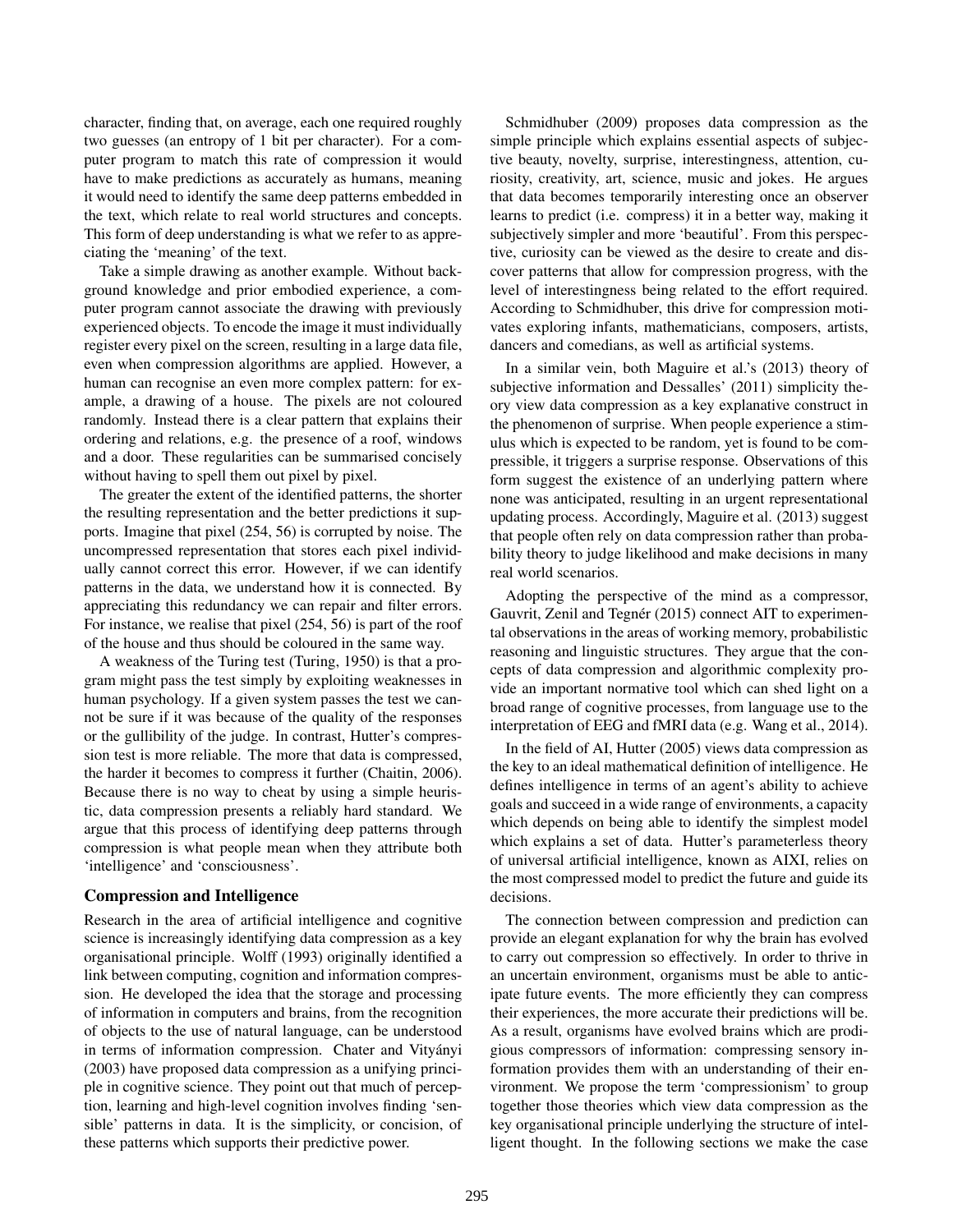that, as well as providing a grounding for a formal definition of intelligence, compressionism also provides the foundations for a philosophy of mind which can shed light on the combination problem and offer insight into the nature of subjective experience.

# The Combination Problem

Intuitively, our subjective experience seems to carry the qualitative characteristic of being united and singular, a property which is at odds with the reducibility of the physical world. How can the brain, whose processing is clearly distributed in space and time, give rise to a consistently integrated perspective? James (1890) vividly articulated this problem: "Take a sentence of a dozen words, and take twelve men and tell to each one word. Then stand the men in a row or jam them in a bunch, and let each think of his word as intently as he will; nowhere will there be a consciousness of the whole sentence" (p. 160).

Here James is highlighting the apparent incoherence of a collection of physical objects sharing a combined experience. We propose that combination is achieved, not by any local physical convergence or supernatural process, but through the process of data compression. When the brain compresses information, it is binding data together through the identification of shared patterns that might originally have been dispersed in space and time. The process of grouping and encoding these patterns yields computational results which reflect a 'coming together' of information. We will now explore the idea that this combination effect might be what underlies the united characteristic of conscious behaviour.

#### United Through Cooperation

The reproductive success of an organism is dependent on cooperation between all of its constituent components, leading to a form of compression which unites data distributed across space and time. For instance, it does not make sense for an organism's legs to maintain independent agenda. Because the interests of both legs are intimately bound, it is more productive for them to cooperate with each other in achieving a single set of objectives (e.g. walking). Accordingly, the brain sources sensory information from all over the body and binds it through compression, thereby optimising predictive accuracy for the organism as a whole. Tactile information from every limb is compressed alongside visual information from the eyes and audio information from the ears, giving rise to a form of understanding that is centralised and representative of the organism's experiences as a singular unit. The resulting decisions of the organism also appear centralised: to the external observer it seems as if the organism's body is being 'controlled' by a single entity.

The success of an organism also depends on cooperation through time. Accordingly, the response it exhibits to a sensory stimulus depends not just on its immediate processing, but also on its memories. Patterns in a current stimulus are matched against patterns distilled from historical stimuli, leading to a form of understanding that unites not only distributed sensory organs but also an organism's past and present states (see Maguire & Maguire, 2010).

The more memories we store, the greater our ability to identify and compress patterns in novel stimuli. For instance, when we observe an apple we can connect the sensory data with a large number of previously encountered apples, allowing us describe the stimulus concisely in terms of its relationship to an existing set of memories. Rather than needing to encode every detail of the fruit, we can simply note the ways in which it differs from a historical prototype, allowing greater redundancy to be identified, and thus enhancing predictive accuracy. In this way, data compression can support the identification of concepts.

Intuitively, features of the brain which are not linked to optimising behaviour should not have been rigorously preserved by evolution. The question thus arises of why the brain should go to the effort of producing consciousness at all. One advantage of the 'compressionist' perspective is that, rather than requiring an additional unique property of the brain to answer this question, it simply extends an approach which is already used to model intelligence. Given that it manages to link unitary processing to predictive and reproductive success, compressionism can provide an elegant explanation for why and how the brain has evolved to bind information.

# Integrated Information Theory

The above account of binding through data compression bears close resemblance to Tononi's (2008) integrated information theory. In line with compressionism, Tononi proposes that consciousness is an information processing phenomenon and can thus be quantified in terms of a system's organisational structure, specifically its capacity to integrate information.

Tononi provides two thought experiments highlighting the need for conscious observations to a) produce information, and b) integrate information. In the first thought experiment he considers the difference between a human and a photodiode viewing a screen. The photodiode can only respond with two outputs, either light or dark. Accordingly, it generates a single bit of information about the stimulus, whereas a person, being able to distinguish between millions of different images, generates a much greater quantity of information. According to Tononi, the ability to discriminate between many different alternatives is an essential ingredient to conscious experience.

In his second thought experiment, Tononi (2008) establishes that information must be integrated to produce consciousness. He considers a digital camera whose sensor chip is a collection of a million binary photodiodes. Taken as a whole, the camera can distinguish among  $2^{1,000,000}$  alternative states, corresponding to 1 million bits of information. With this level of precision, the camera is capable of responding differently to every frame from every movie that has ever been produced. However, because the information is not integrated, it's still not conscious. The photodiodes have no way to interact, and thus the camera is no different to a collection of a million independent photodiodes. If we chopped it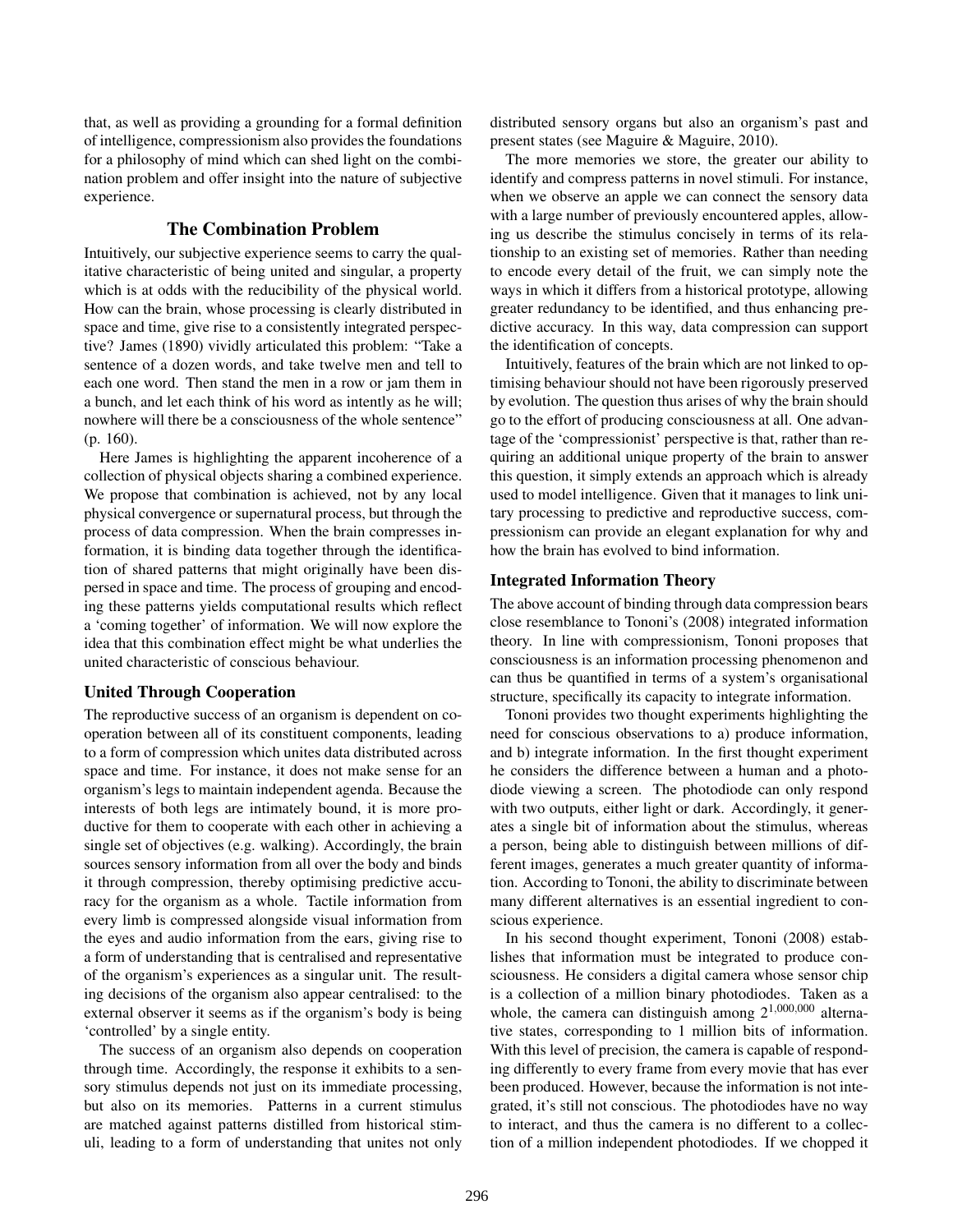up into a million pieces, each containing a photodiode, the function of the camera would not change at all.

Tononi (2008) seeks to quantify integration as the amount of information generated by a system as a whole above and beyond the information generated independently by its parts. For integrated information to be high, a system must be connected in such a way that information is generated by causal interactions among, rather than within, its parts, making it difficult to decompose into informationally disjoint parts. For example, people do not consider a digital camera to be conscious because, although it records information, each piece of data is processed independently and thus easily separated. It is straightforward to edit and delete one photo without affecting any of the other digital content stored on the camera.

Intuitively, people's conscious experiences cannot easily be broken down in this way. It would be far more difficult for a neurosurgeon to operate on somebody's brain and alter their memory of a stimulus. Rather than being encoded in a discrete, localised region of the brain, as per the camera, a person's sensory experience is integrated with a vast number of memories, causing widespread changes across all areas of the brain. Inside a digital camera the encoded information lies isolated, detached and dormant. In somebody's brain the same information alters every aspect of how they think, act and process subsequent information.

Tononi's (2008) idea of binding through information integration is closely aligned with the idea of binding through data compression. Indeed, Maguire et al. (2014) have shown that, for information lossless processes, Tononi's quantification of integration is equivalent to data compression. Consider, for example, the case of an uncompressed string of data. Here, every bit carries independent information about the string. In contrast, when the same file is compressed to the limit, each bit in the final representation is fully dependent on every other bit for its significance. No bit carries independent information about the original text file. Damaging the first bit of an uncompressed file leaves you with a 50% chance of getting the first bit right and 100% chance of getting the rest of the bits right. Each bit holds independent significance. For a compressed file, damaging the first bit corrupts everything and leaves you with only a 50% chance of getting all the bits right and a 50% chance of getting them all wrong. The significance of the first bit has been totally integrated with all of the other bits through the process of data compression.

If data is optimally compressed then it becomes extremely difficult to edit in its compressed state. For example, imagine a compressed encoding of a Wikipedia page. You want to edit the first word on the page. But where is this word encoded in the compressed file? There is no easily delineated set of bits which corresponds to the first word and nothing else. Instead, the whole set of data has been integrated, with every bit from the original file depending on all the others. To discern the impact that the first word has had on the compressed encoding you have to understand the compression scheme. There are no shortcuts. Accordingly, Maguire et al. (2014) have developed a formulation of a memory's 'edit distance' as a reliable measure of its integration.

We propose that this unavoidable difficulty of breaking down people's behaviour into a set of discrete, independent components is precisely what people mean when they apply the term 'conscious'. From this integration or 'compressionist' perspective consciousness is not a tangible property, but rather a heuristic that people adopt in modelling the behaviour of a system. Specifically, we attribute consciousness to a system when the data compression it carries out is so sophisticated that we are forced to model it as unitary. In the case of the brain, its extraordinary capacity for compressing information leads us to attribute consciousness to the behaviour produced.

# Dennett's Multiple Drafts Model

While compressionist theories of consciousness emphasise integration as the defining feature of consciousness (e.g. Tononi, 2008), Dennett (1991) provides a theory which focuses specifically on the disintegrated nature of consciousness. Similar to the compressionist perspective, his multiple drafts model views the mind in terms of information processing, and consciousness as an explanative model for behaviour. However, instead of relying on information theory to resolve the combination problem, he proposes that there actually is no problem, because there is no strong combination. He criticises the idea of what he calls the "Cartesian theatre", a point where all of the information processing in the brain is integrated. Instead, Dennett (1991) presents consciousness as a succession of multiple drafts, a process in flux without central organisation.

Intuitively, consciousness does not appear 'drafty' (i.e. easily decomposable into disjoint, unintegrated components). While physical objects are clearly drafty, being reducible into discrete atoms, the standout feature of conscious systems is how undrafty they are. According to the compressionist perspective, it is the undraftiness of a system's information processing we have in mind when we describe it as being 'conscious'. Although Dennett (1991) provides examples where consciousness seems to be less strictly integrated (e.g. the phi phenomenon, the cutaneous rabbit illusion), what is striking about these examples is how few and far between they are. We simply don't notice disintegration effects in everyday life. For this reason, the burden of explanation on theories of consciousness should be to explain how such a level of extreme undraftiness (i.e. integration) is achieved by the brain. Dennett's (1991) efforts to illustrate that consciousness is somewhat drafty fail to tackle the burning question of how and why people's behaviour appears so consistently and convincingly unitary. The advantage of compressionism is that it can offer a computational account for how such strong information binding can occur, without needing to invoke any special non-physical properties.

In the following sections we demonstrate the potential of compressionism as a theory of mind by detailing how it can account for other mysterious features of consciousness, such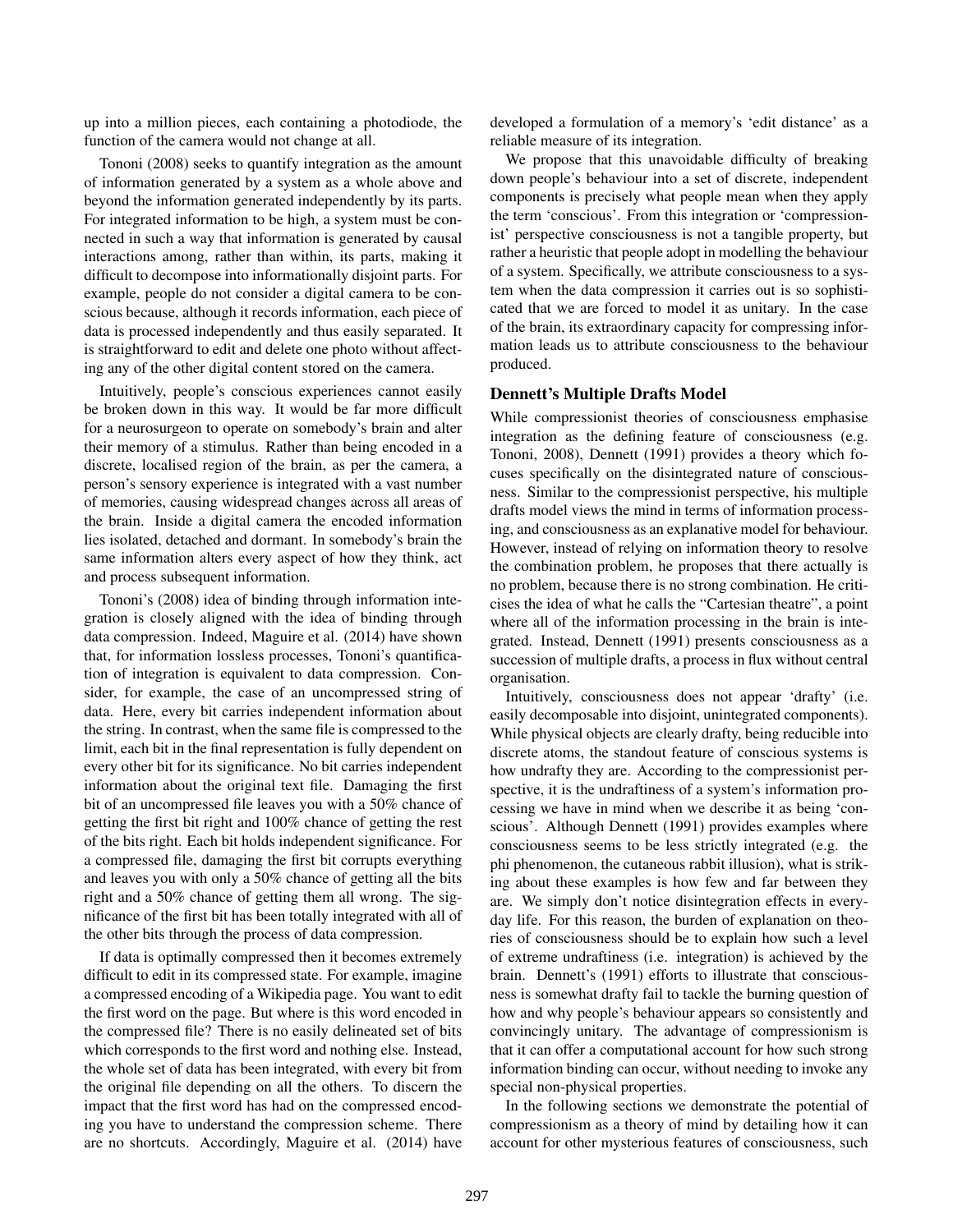as qualia and self-awareness.

# Addressing the Hard Problem of Consciousness

It seems possible to conceive of an artificial compressor which compresses large amounts of current and historical data in parallel, though without experiencing the same form of awareness that humans are familiar with. For example, critics of compressionism might question whether off-theshelf image or video compressors understand the images they are compressing. We argue that compression carried out by the brain is likely to have two additional ingredients which set it apart from simpler compression systems by supporting selfawareness: first, it is embodied, and second, it compresses observations of its own behaviour.

Compression enables the binding of information that is distributed in both time and *space*. The embodied approach in cognitive science emphasises the vital role an organism's body plays in determining how and what it thinks. According to Clark (1999): "It is increasingly clear that, in a wide variety of cases, the individual brain should not be the sole locus of cognitive scientific interest. Cognition is not a phenomenon that can be successfully studied while marginalizing the roles of body, world and action". A computer program that compresses files on a computer lacks the embodiment that would provide it with a situated perspective on the world. It has no means of engaging physically with its environment, hence its compression does not instantiate the singular embodied agent we associate with consciousness.

The second ingredient concerns the social aspect of consciousness. According to Dunbar and Shultz (2007), intelligence was selected for, not by the need for technical competence, but by the computational demands of living in large, complex societies. When we watch other individuals, we realise that there is a great deal of redundancy in their activity. Rather than simply cataloguing and memorising every action they perform, we can instead posit the more succinct hypothesis of a concise 'self' which motivates these actions. By maintaining this theory of selfhood we can compress the behaviour of others and thus make accurate predictions as to how they will behave in different contexts. But the behaviour of other humans also has another component, namely that they react to you, the observer. In order to best predict and manipulate the behaviour of others, it pays to maintain a model of one's own self, a process which is achieved by compressing our own observations of past behaviour (see Friston & Frith, 2015).

We propose that this 'understanding of the self' is a requirement for the accurate modelling of the behaviour of others. If an individual lived in complete isolation within a simple environment, there would be no motivation for maintaining a complex model of a self that has experiences. It is only when people are embedded in a complex social environment that the goal of interacting with others requires them to maintain a detailed model of their own actions. When you observe others, they observe you observing them observing you. This recursive modelling, achieved through data compression, gives rise to a rich understanding of selfhood, an understanding of what it feels like to be conscious.

This recursive self-modelling may also explain another aspect of consciousness that seems to evade logical explanation, namely its subjective flavour, or qualia. Some examples of qualia include the pain of a toothache, the taste of sweetness or the perceived redness of an apple. These kinds of experiences seem to defy objective, reducible description.

Dennett (1991) points out that even the most subjective of qualia are closely intertwined with the concept of selfmodelling. He argues that an observer's perception of an experience is nothing other than an understanding of how the observer is *affected* by that experience: there is nothing left over that could be considered the essence of a quale. For example, your personal experience of the colour red is nothing greater than an understanding of the implications of encountering a red stimulus, a model which you maintain to assist in compressing the behaviour of others. According to this view, all subjective feelings are, at their root, based on the identification of patterns which connect and unite events distributed in space and time.

We propose that the unique flavour of consciousness results from individual differences in how stimuli are compressed. Conscious perception is not a passive process whereby incoming sensory information is simply recorded in its raw format. Instead, people gaze through the lens of understanding provided by data compression. Different people, with different memories, will extract different patterns in a given stimulus, leading to different subjective experiences. In particular, people will have an intimate personal understanding of how they themselves experience or 'compress' a stimulus, one which remains beyond the remit of objective science.

### Philosophical Zombies

Chalmers (1995) has previously identified a distinction between what he views as the 'easy' problems of consciousness (e.g. explaining object discrimination) and the much harder problem of explaining why subjective feelings accompany cognitive information processing. He explores the idea of an 'explanatory gap' between the objective and subjective, arguing that physical explanations cannot account for mental experience. He maintains that mental states are ontologically distinct from and are not reducible to physical, computable systems.

In support of this position, Chalmers entertains the possibility of philosophical zombies, entities which act just like a conscious individual, but which lack qualitative experience. He argues that because such zombies seem conceivable, they must be logically possible, hence raising questions about the soundness of physicalism. Compressionism, on the other hand, takes the opposite view, seeking to bridge the explanatory gap. If consciousness is equivalent to data compression then any two systems which carry out the same compression should be viewed as equally conscious.

Chalmers' (1995) acceptance of philosophical zombies